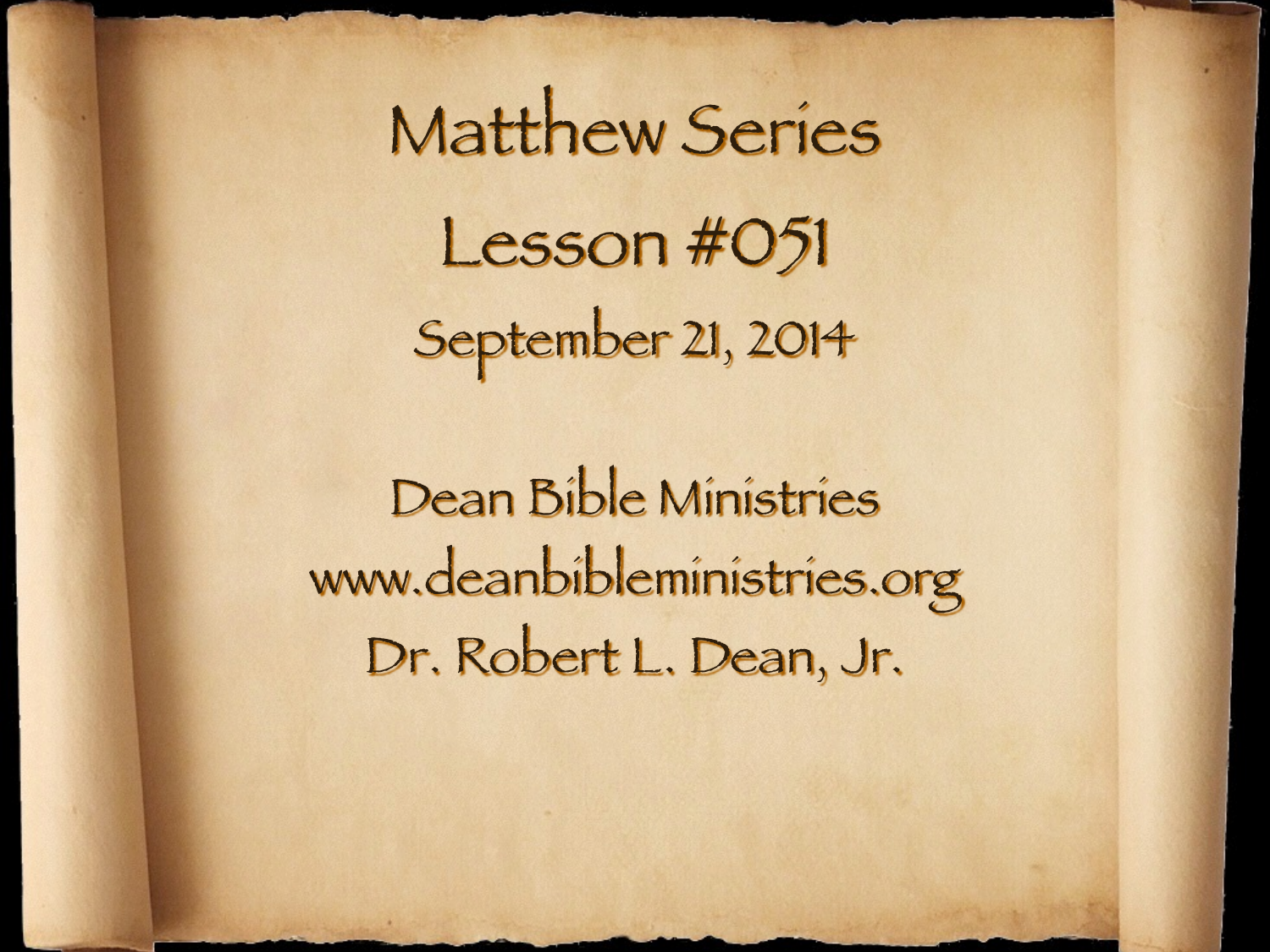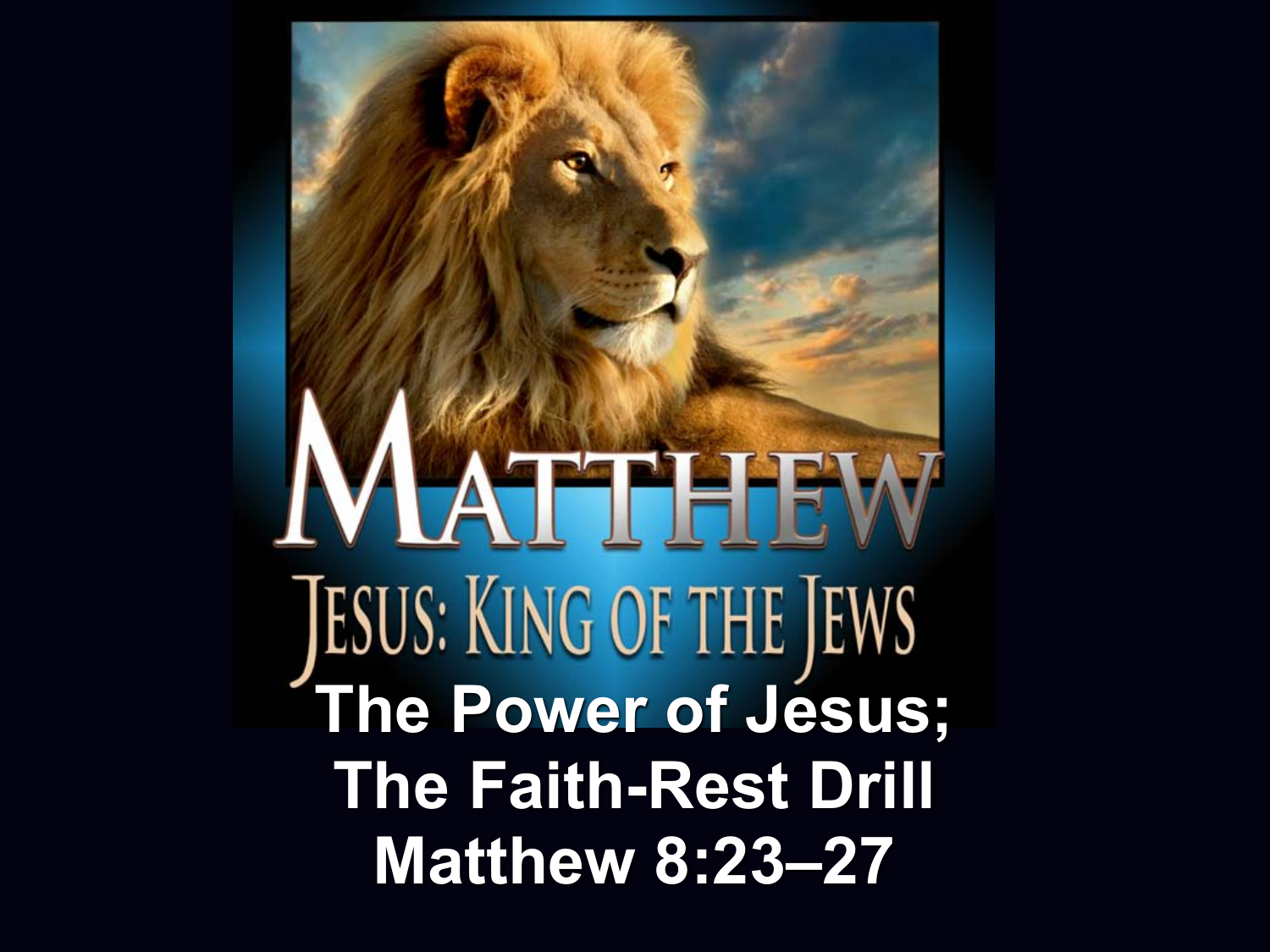### **The Miracles of Power (Matt. 8:23–9:8)**

**1. Jesus stills the storm on the Sea of Galilee.**

**2. Jesus cast out demons from the two demon-possessed men.**

**3. Jesus heals the paralyzed man to demonstrate He can forgive sins.**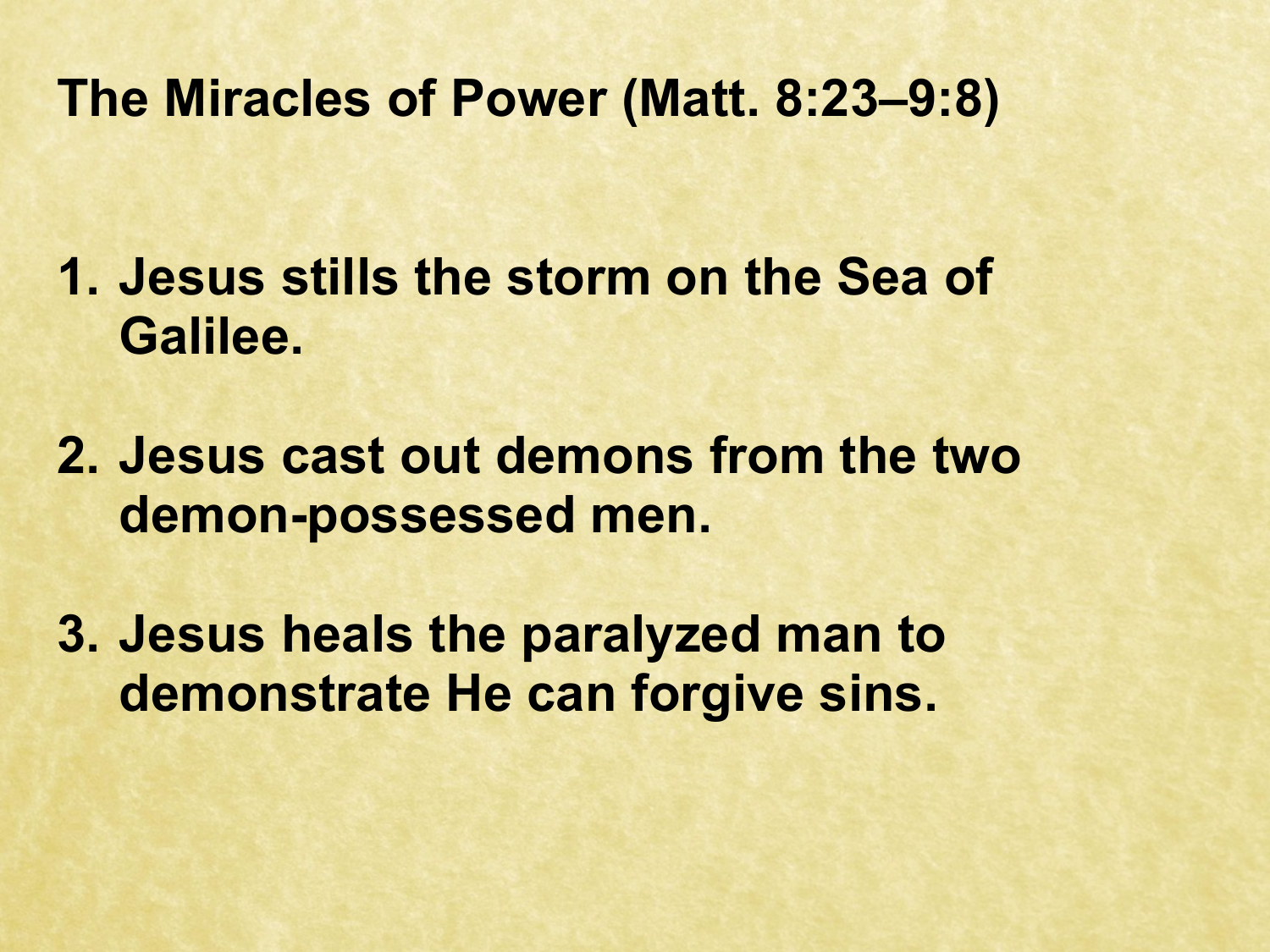**In the first, Jesus demonstrates His authority and power over the forces of creation to show that He is Creator-God who sustains and controls creation and who, as Messiah, will reverse the damage of sin on creation during the Kingdom.**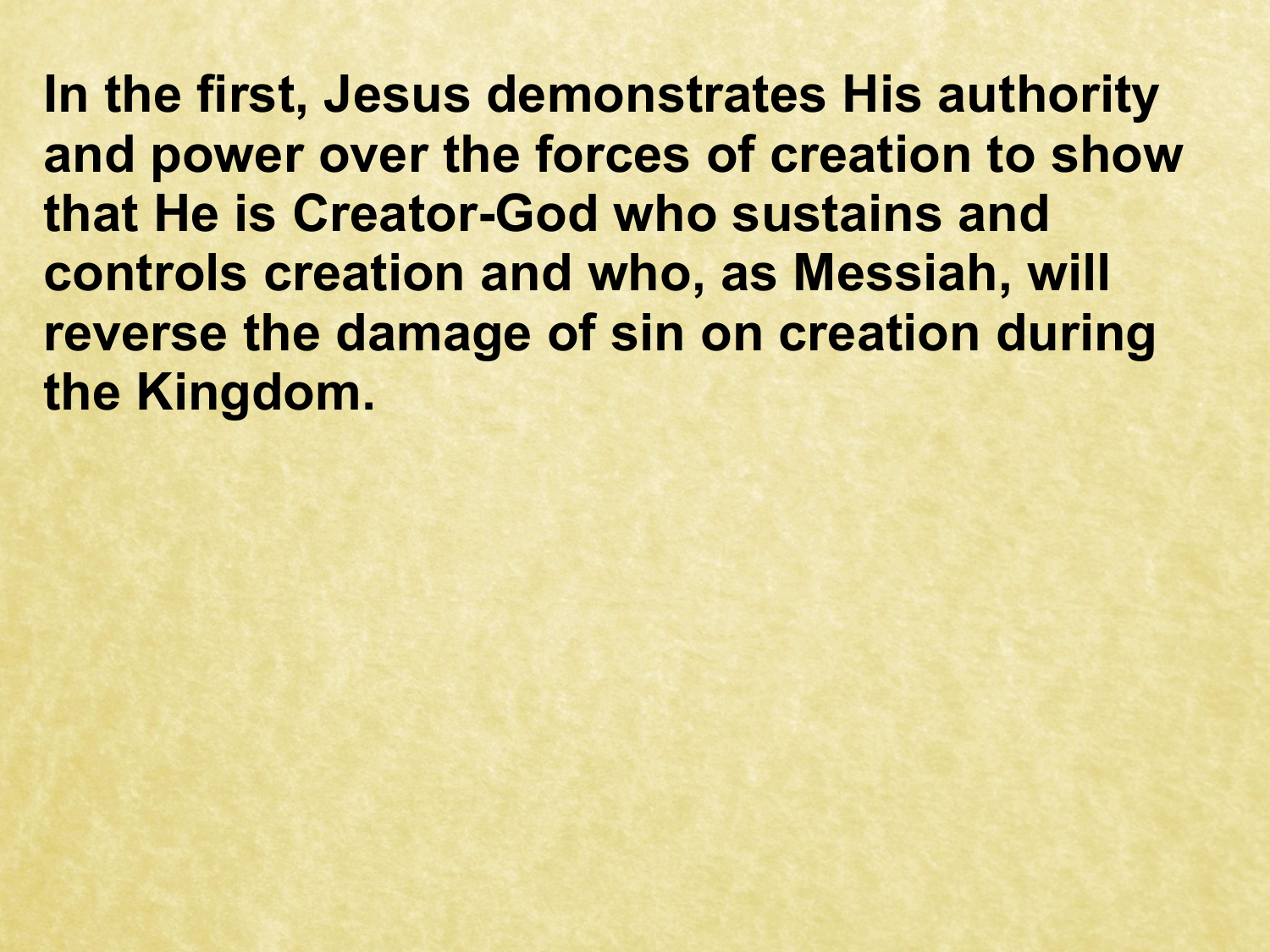**In the second, Jesus demonstrates His authority and power over Satan and the fallen angels, the demons, and that He has the power to deliver the creation from the control of Satan who is called the prince of the power of the air (Eph. 2:2), the god of this age (2 Cor. 4:4) and the ruler of this world (John 12:31).**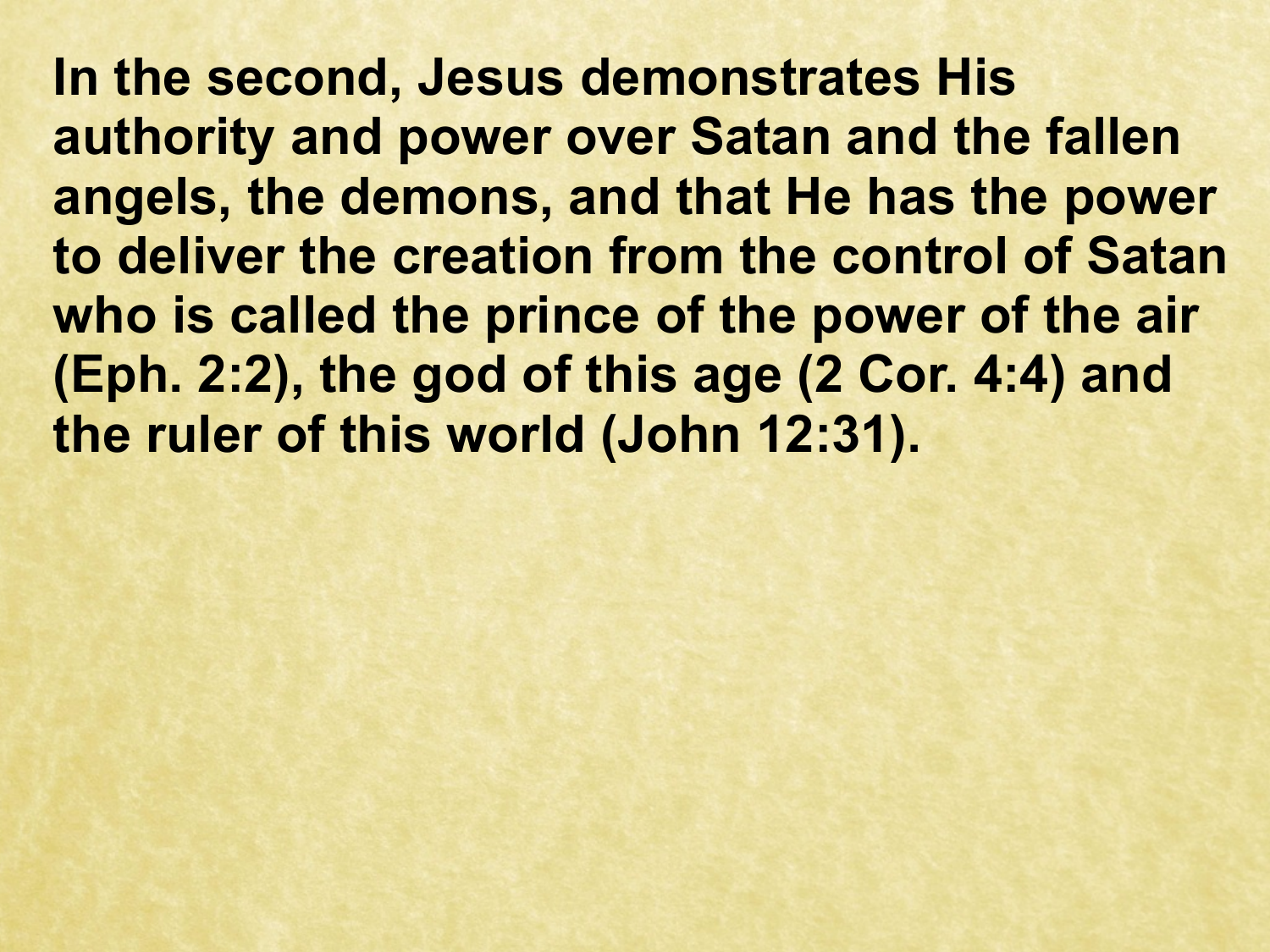**In the third, Jesus shows that He has the divine prerogative to forgive sins, which will be a hallmark of His Messianic reign.**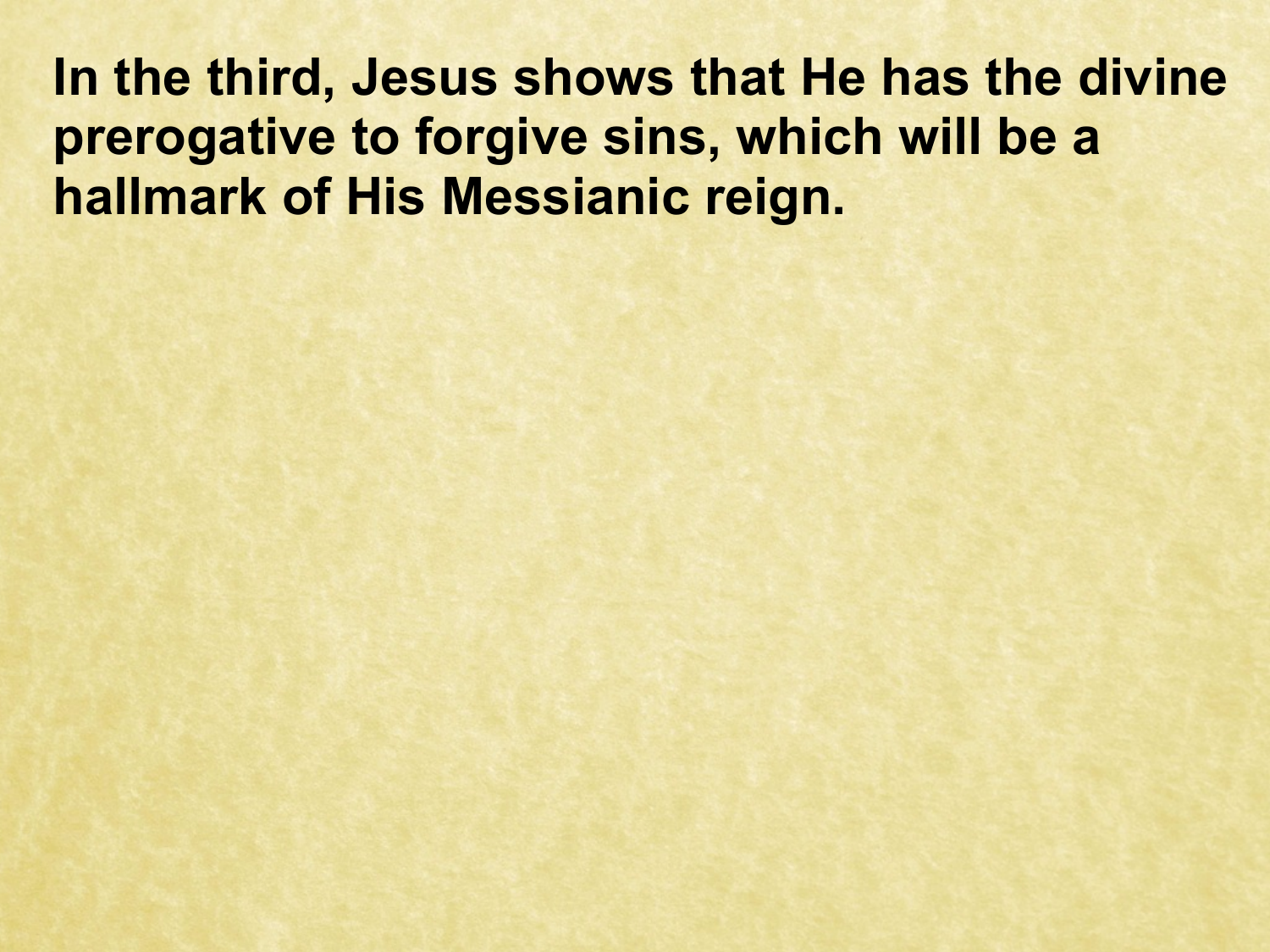**1. Jesus demonstrates His authority and power over the forces of creation to show that** 

**a. He is the Creator-God,**

**b. He is the one who sustains and controls creation (Col. 1:16–17),**

**c. He as Messiah will reverse the damage of sin on creation during the Kingdom.**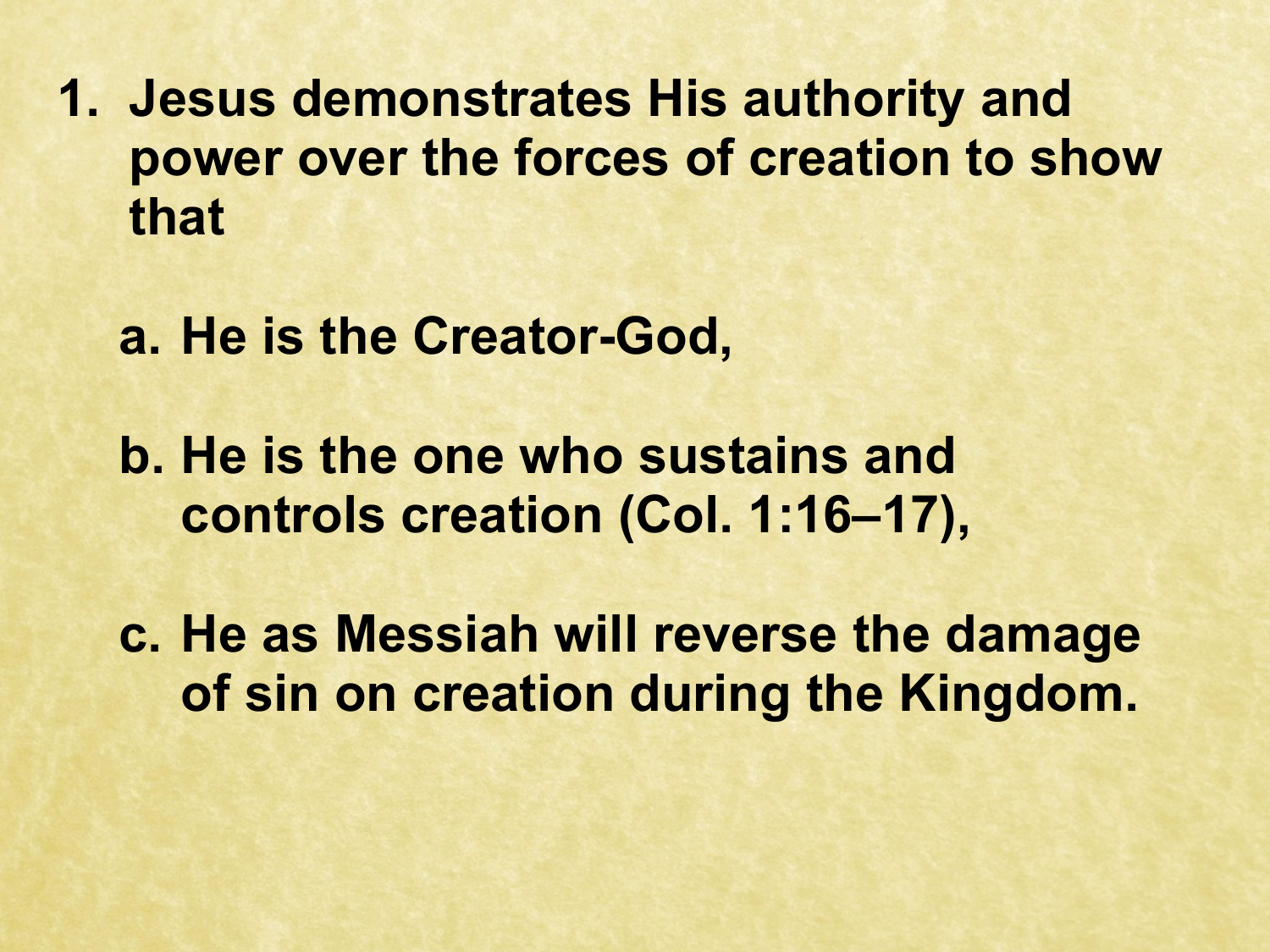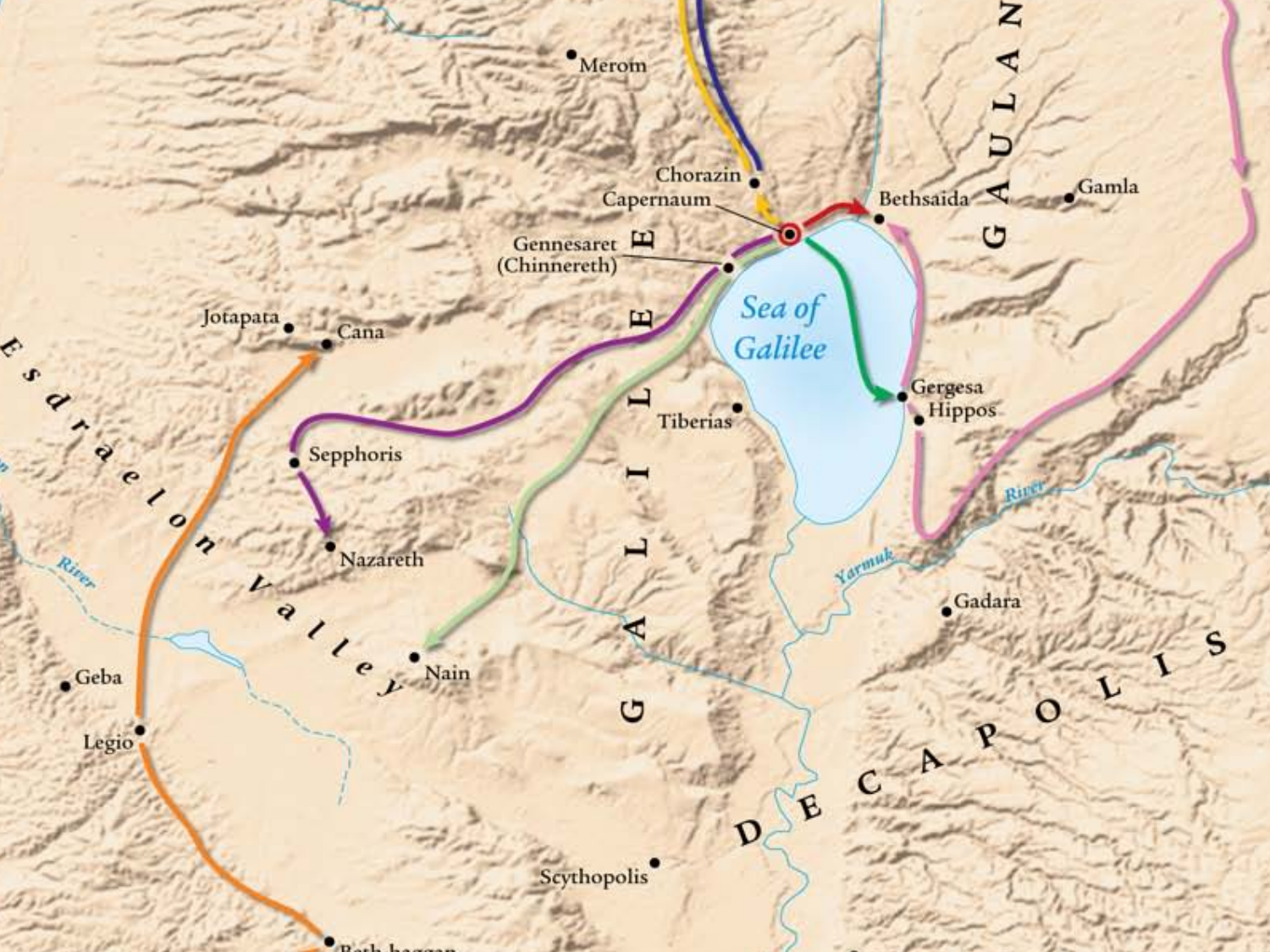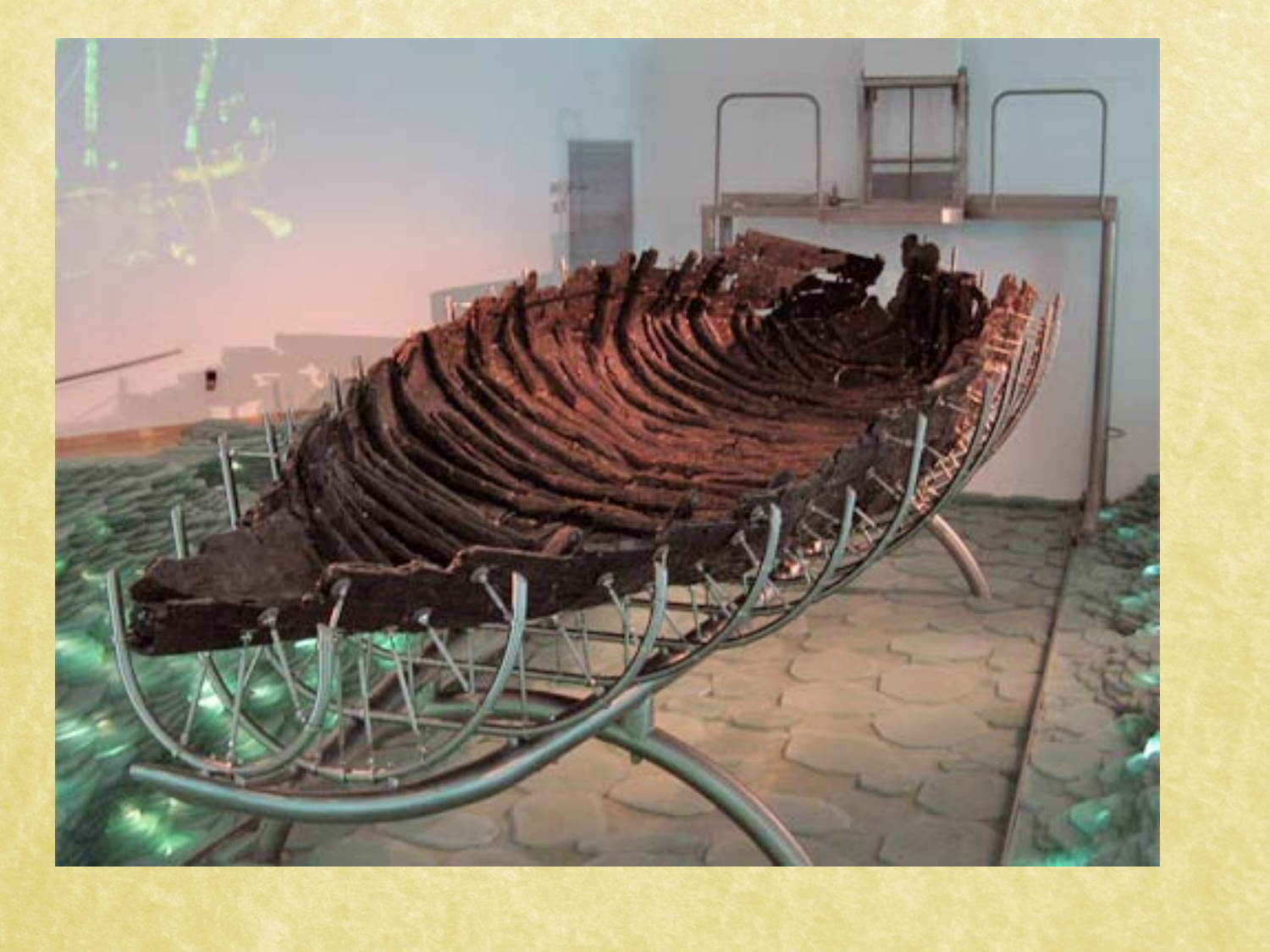## **Matt. 8:24, "And suddenly a great tempest arose on the sea, so that the boat was covered with the waves. But He was asleep."**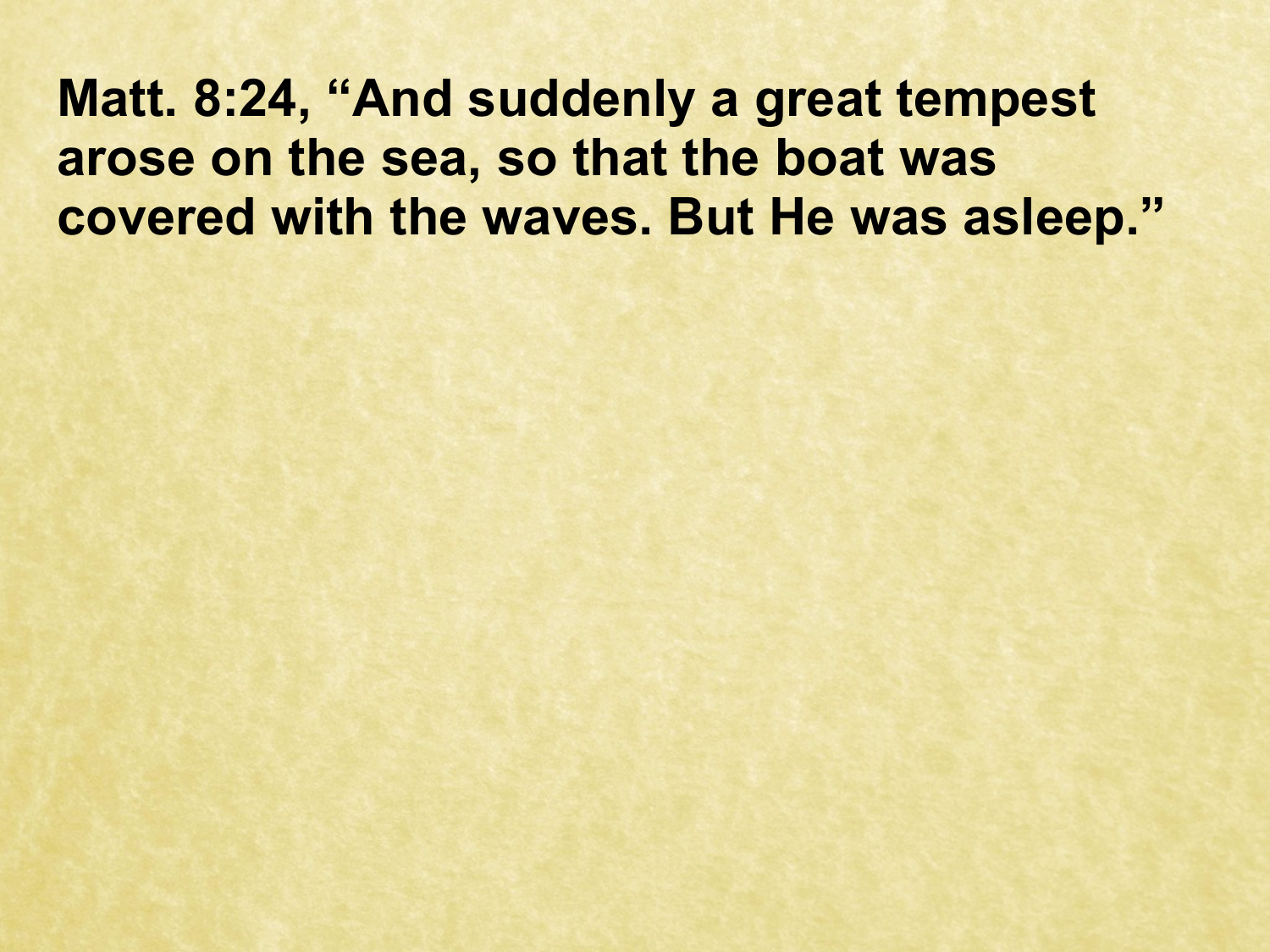**Matt. 8:24, "And suddenly a great tempest arose on the sea, so that the boat was covered with the waves. But He was asleep."**

**seismo/ß** *seismos* **nom masc sing "shake, earthquake; shakedown (extortion)"**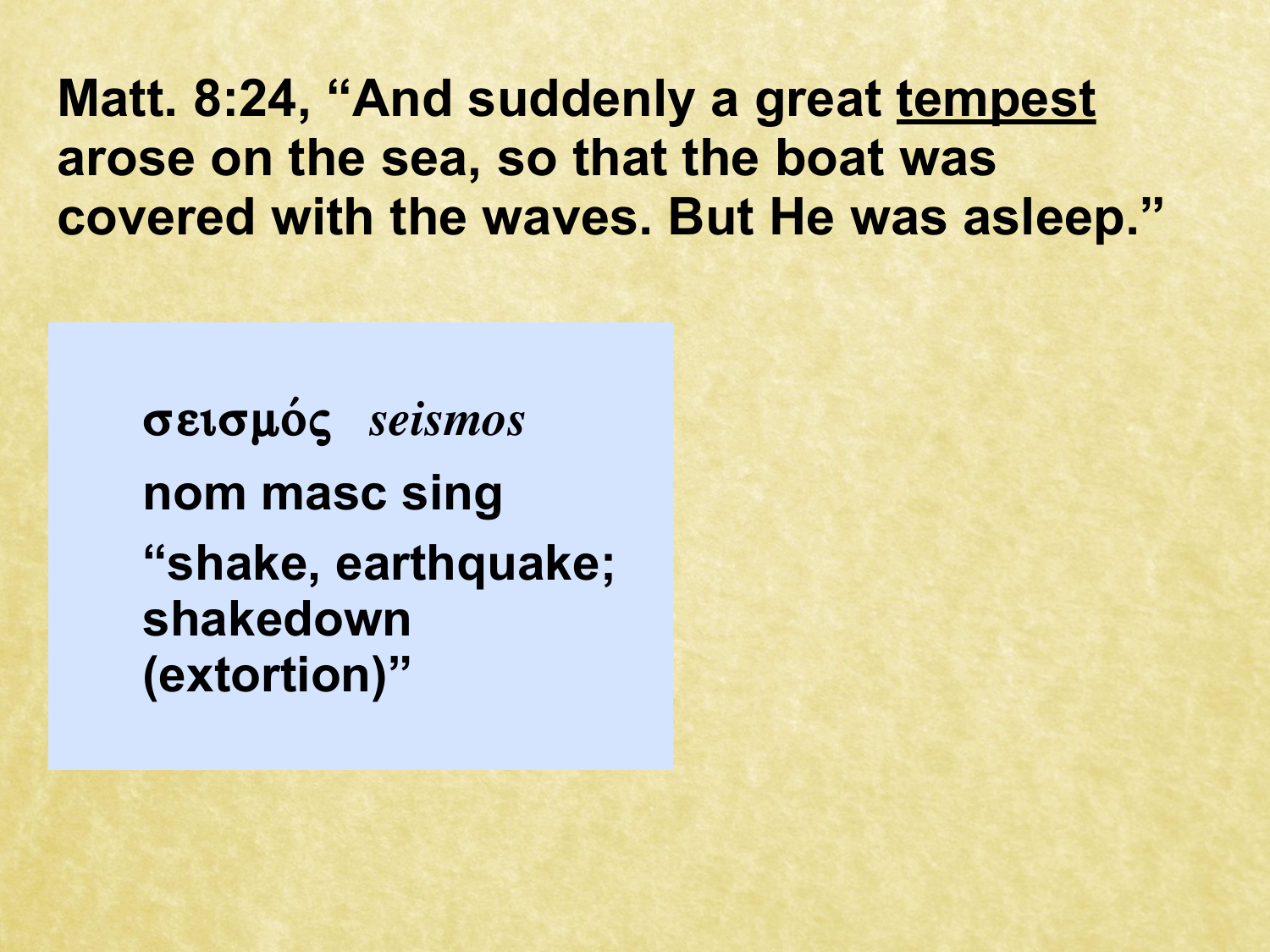# **When they challenge him, they ask three things:**

- **• Do you not care that we are perishing? (Mark 4:38)**
- **• Lord, save us! We are perishing! (Matt. 8:25)**
- **• Master, Master, we are perishing! (Luke 8:24)**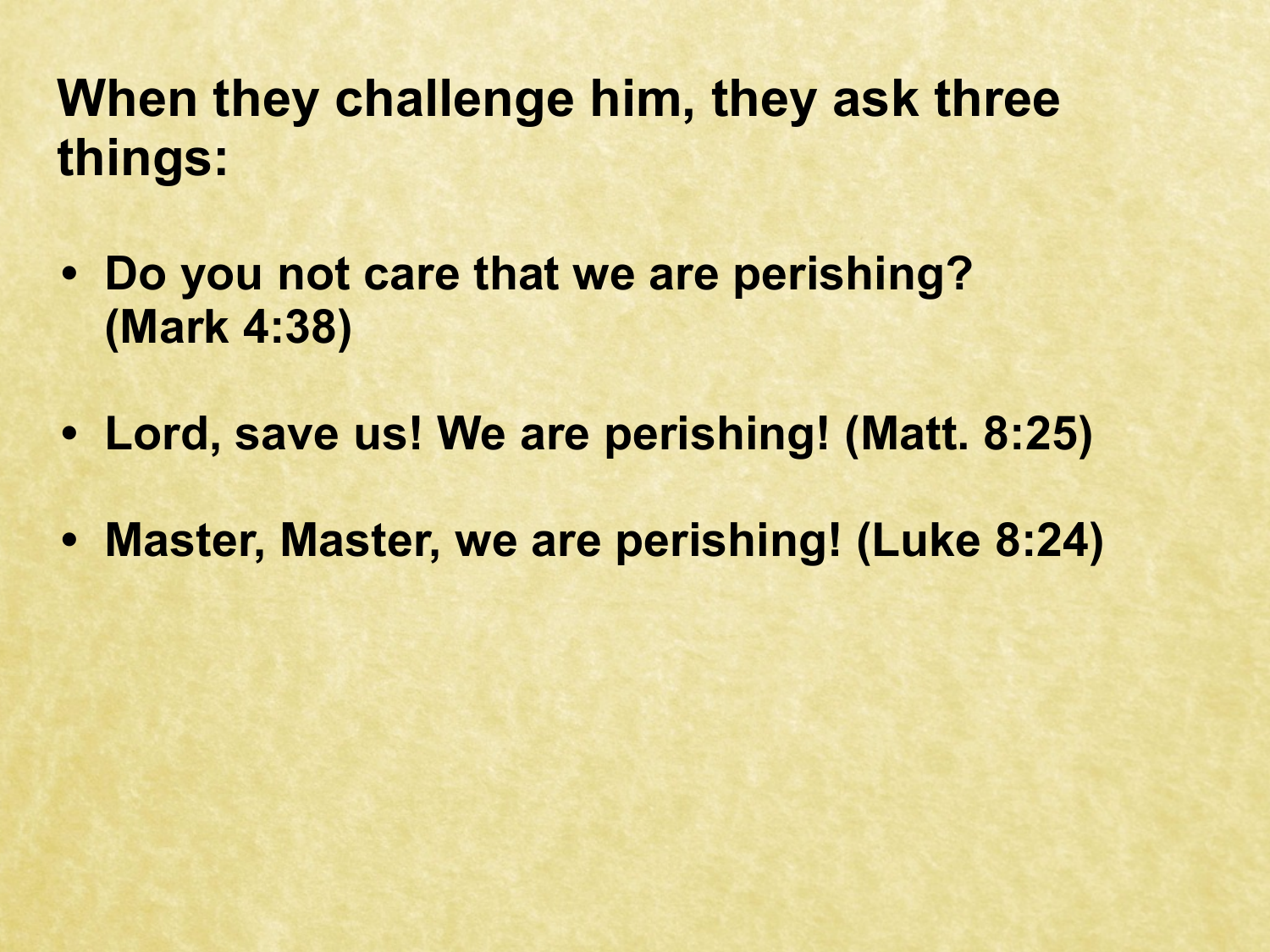#### **Jesus took three actions**

- **• He arose**
- **• He pointed out their lack of faith as the real issue (Matt. 8:26)**
- **• He rebuked the wind and the raging water**

 $\epsilon$ πιτιμάω epitimaō **aor act indic 3 sing to rebuke, to censure, to voice disapproval, to correct something or someone**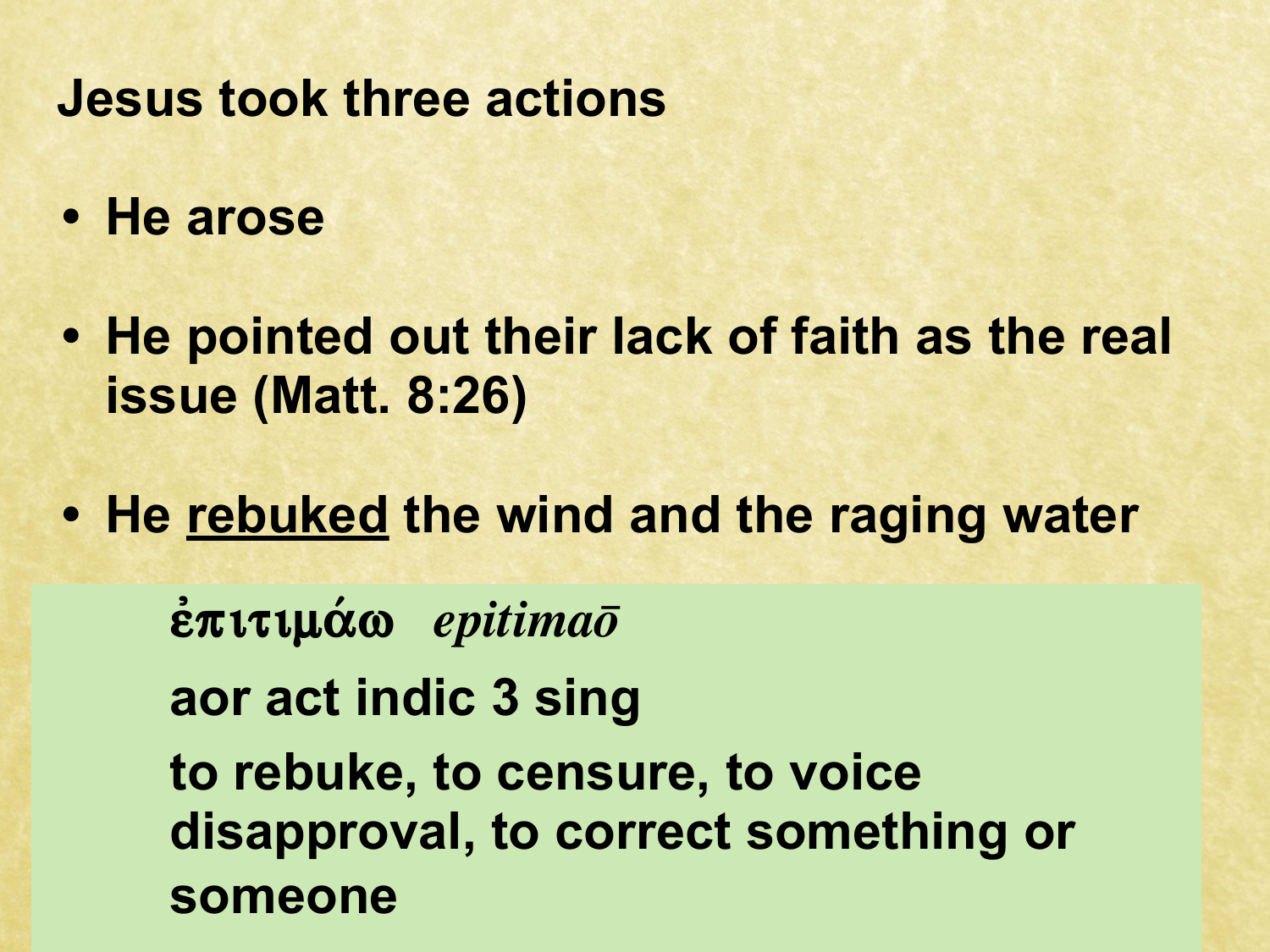# **Sovereign Righteousness Justice Love Eternal Life Omniscient Omnipresent Omnipotent Veracity Immutability ESSENCE OF GOD**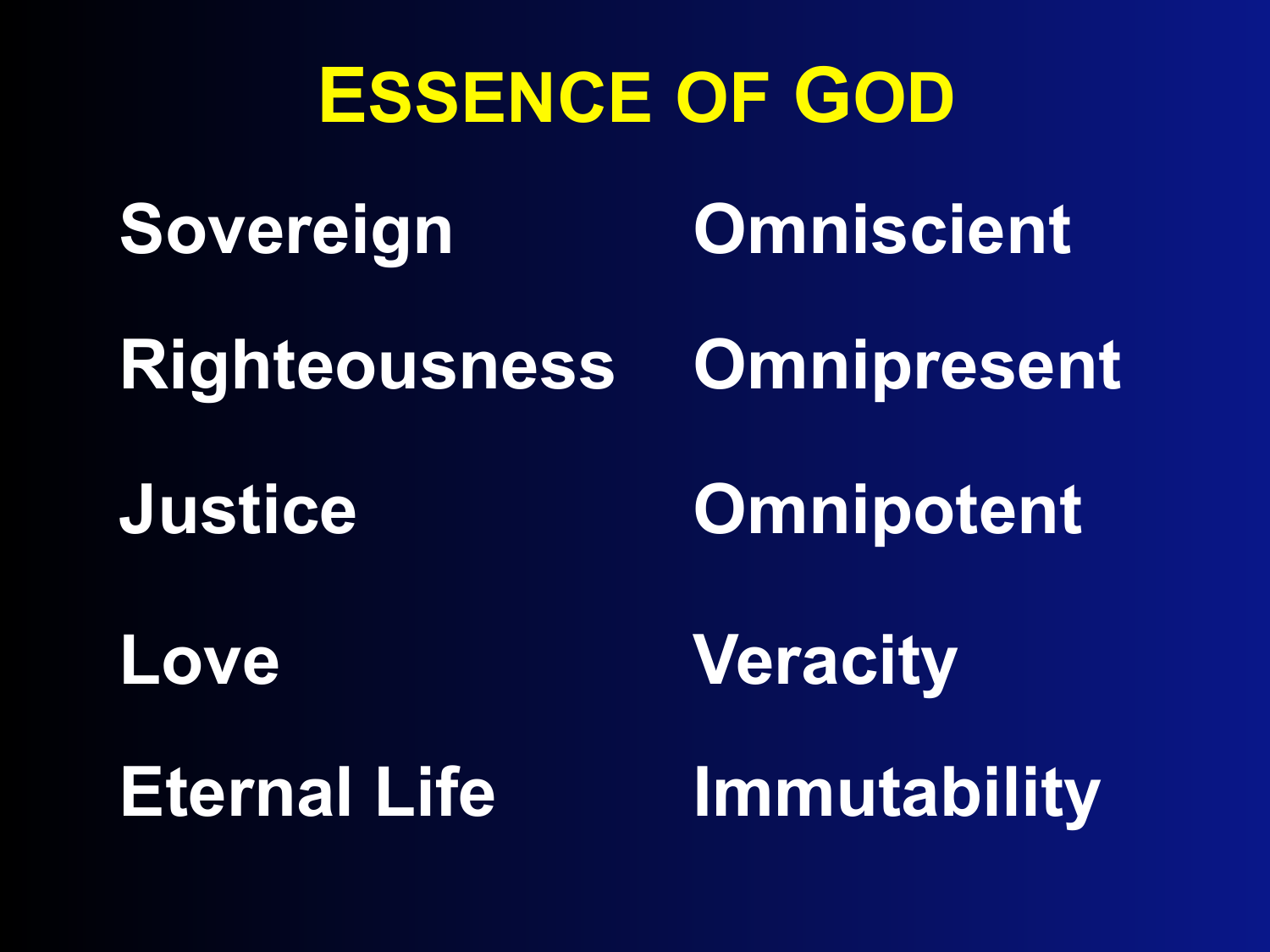# **Psa. 62:11, "God has spoken once, Twice I have heard this: That power belongs to God."**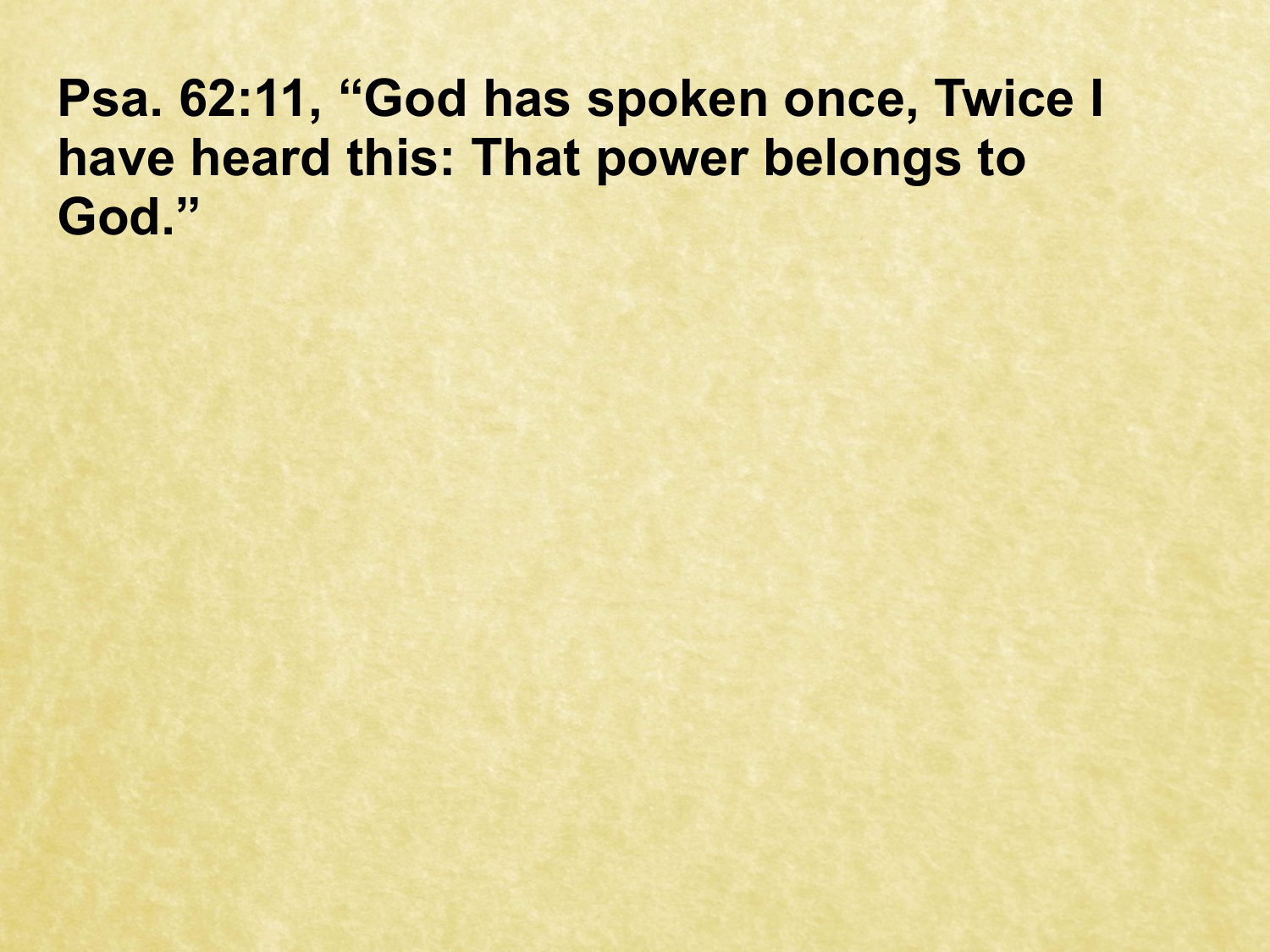**Psa. 79:11, "Let the groaning of the prisoner come before You; According to the greatness of Your power preserve those who are appointed to die;"**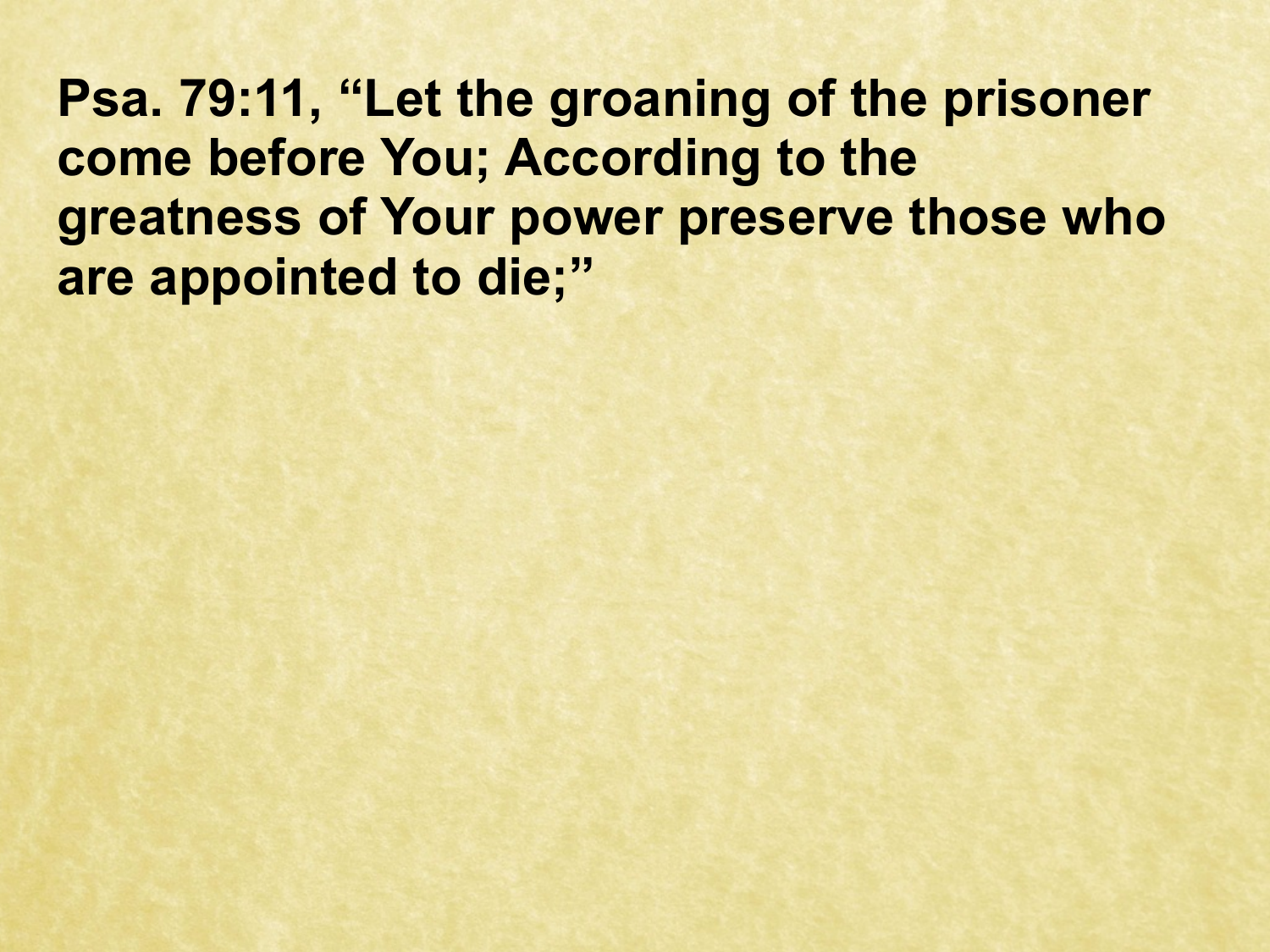## **Psa. 65:6, "Who established the mountains by His strength, being clothed with power;"**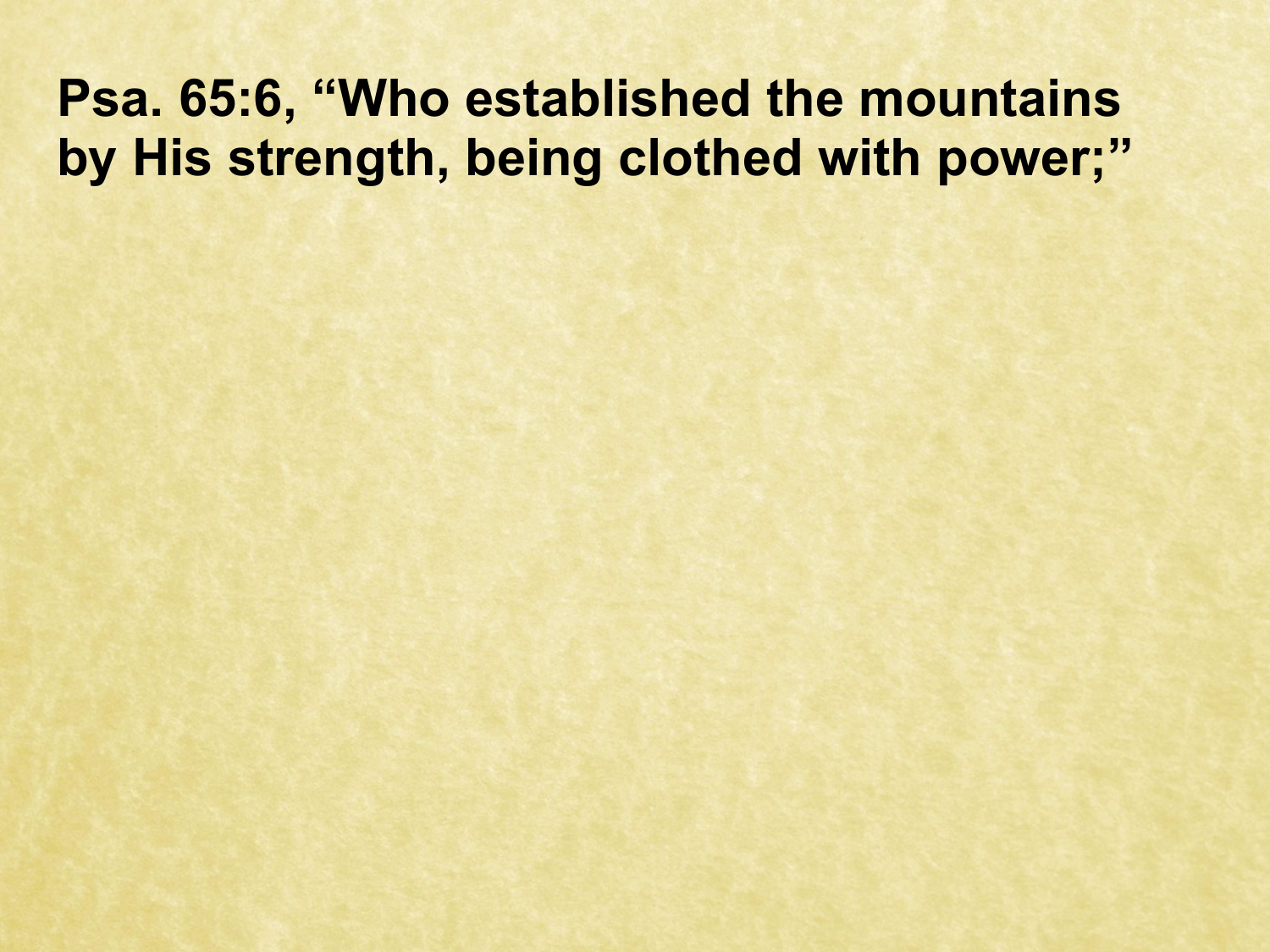**Psa. 63:1, "O God, You are my God; Early will I seek You; My soul thirsts for You; My flesh longs for You in a dry and thirsty land where there is no water.** 

**Psa. 63:2, "So I have looked for You in the sanctuary, to see Your power and Your glory."**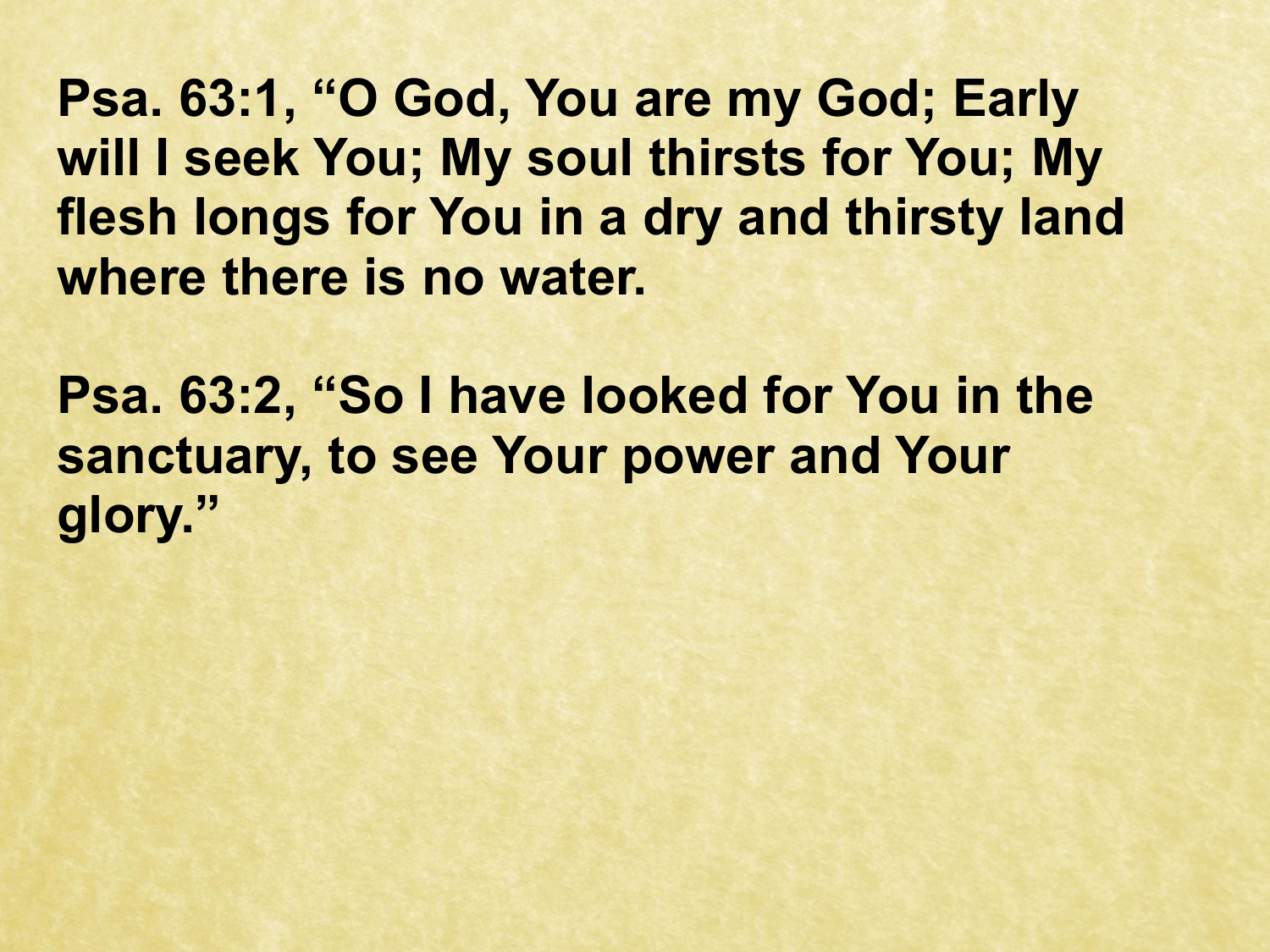**Rom. 1:20, "For since the creation of the world His invisible attributes are clearly seen, being understood by the things that are made, even His eternal power and Godhead, so that they are without excuse,"**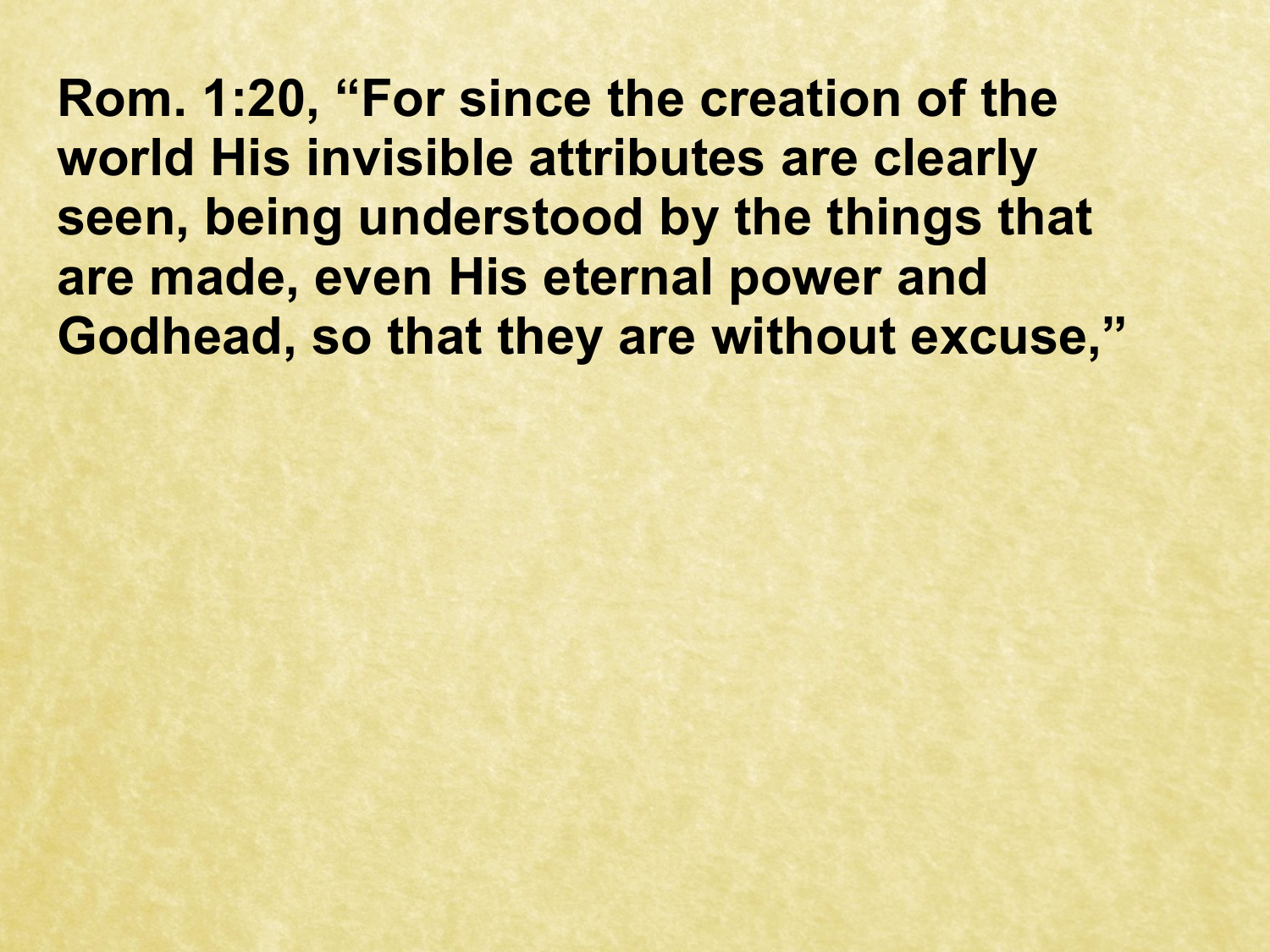#### **STEP ONE: Claim a promise**

#### **STEP TWO: Think through the doctrinal rationales embedded in the promise**

#### **STEP THREE: Appropriate the doctrinal conclusions**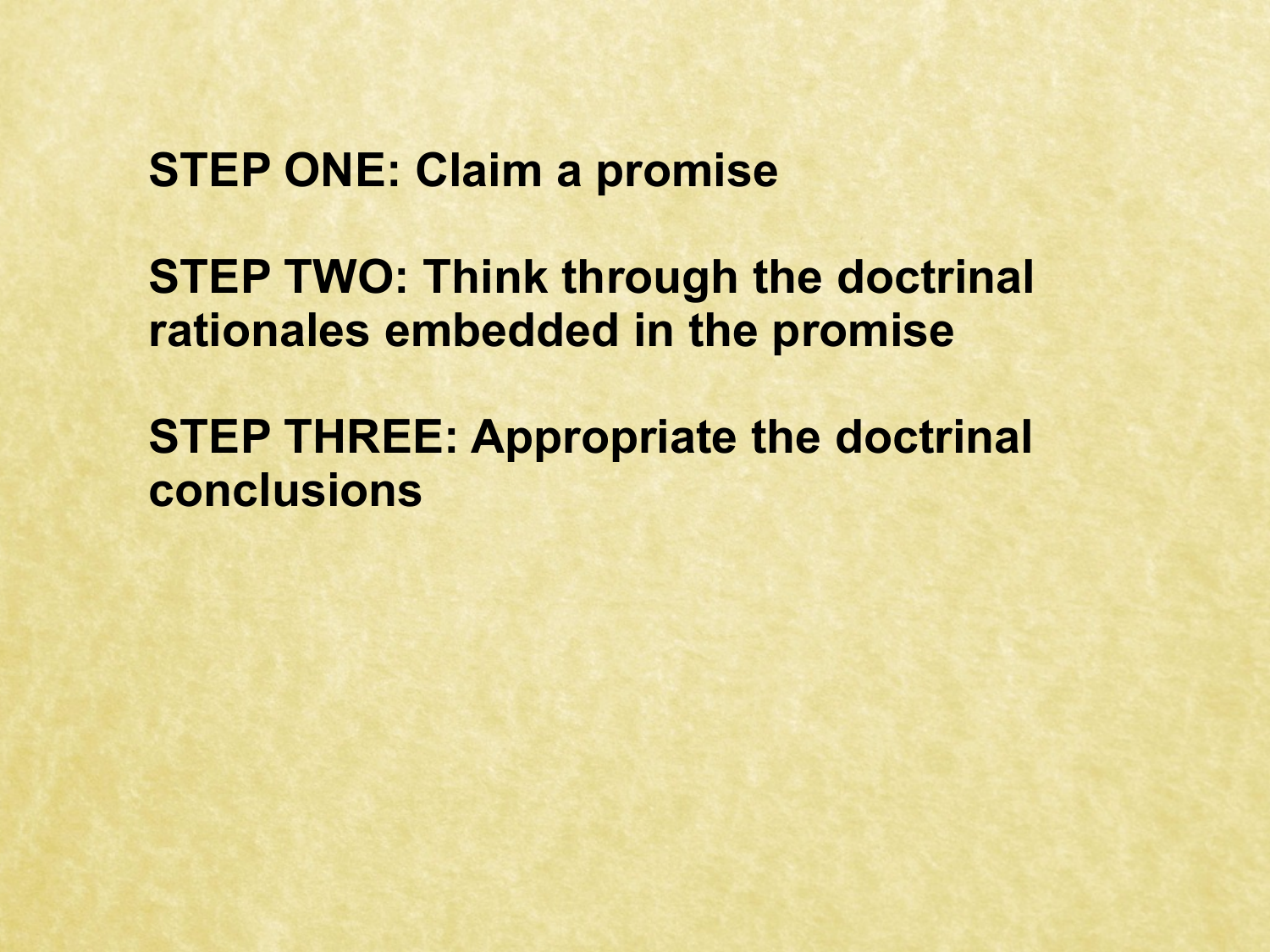## **Gen. 3:10, "So he said, 'I heard Your voice in the garden, and I was afraid because I was naked; and I hid myself.' "**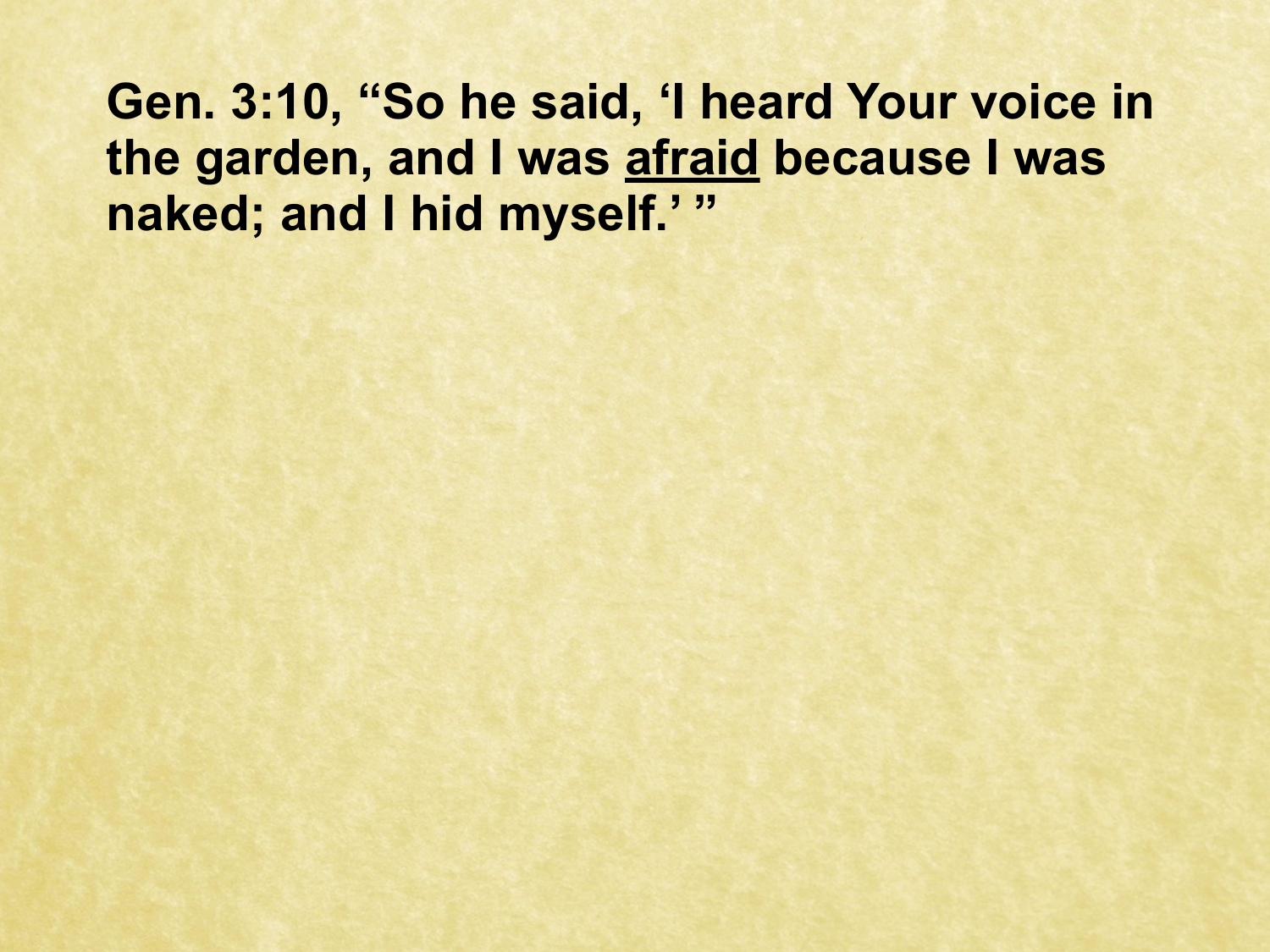1 John 4:18, "There is no fear in love; but perfect love casts out fear, because fear involves torment. But he who fears has not been made perfect in love."

**TÉLEIOS** teleios nom fem sing complete, mature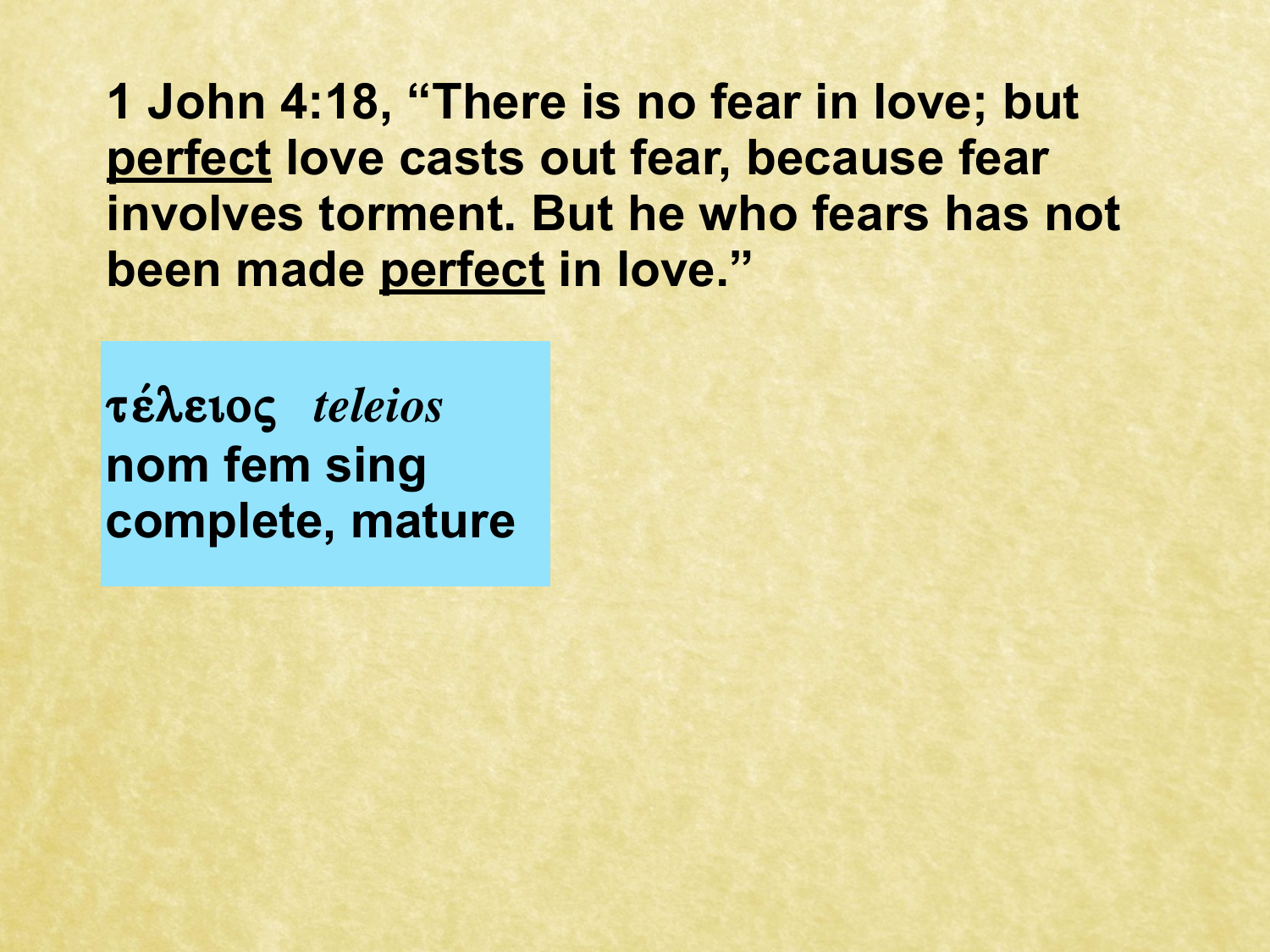1 John 4:18, "There is no fear in love; but perfect love casts out fear, because fear involves torment. But he who fears has not been made perfect in love."

**TÉLEIOS** teleios nom fem sing complete, mature κόλασις kolasis acc fem sing punishment